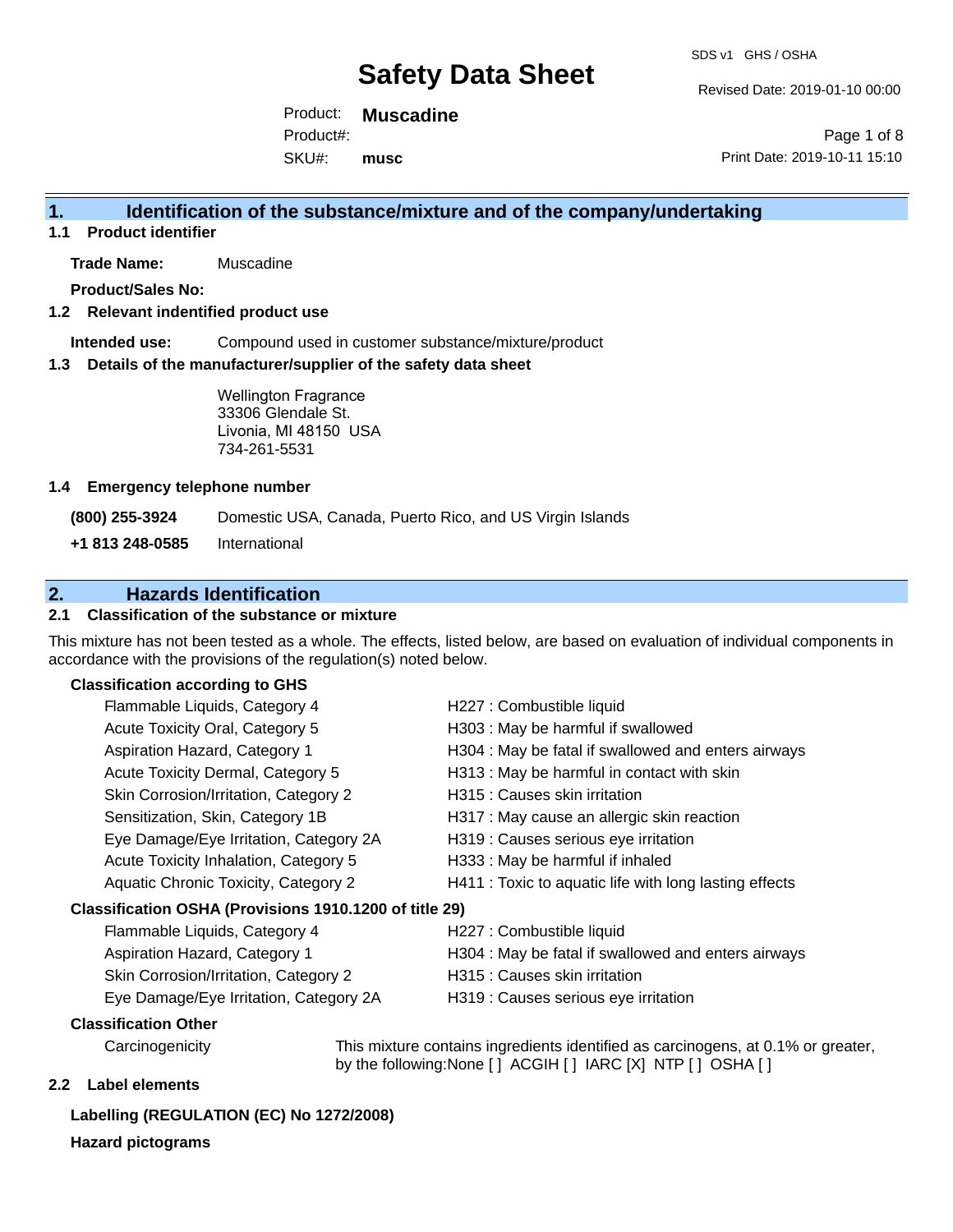Revised Date: 2019-01-10 00:00

Print Date: 2019-10-11 15:10

Page 2 of 8

Product: **Muscadine**

SKU#: Product#: **musc**





## **Signal Word: Danger**

| <b>Hazard statments</b> |                                                 |
|-------------------------|-------------------------------------------------|
| H <sub>22</sub> 7       | Combustible liquid                              |
| H303                    | May be harmful if swallowed                     |
| H304                    | May be fatal if swallowed and enters airways    |
| H313                    | May be harmful in contact with skin             |
| H315                    | Causes skin irritation                          |
| H317                    | May cause an allergic skin reaction             |
| H319                    | Causes serious eye irritation                   |
| H333                    | May be harmful if inhaled                       |
| H411                    | Toxic to aquatic life with long lasting effects |

## **Precautionary Statements**

### **Prevention:**

| P235 | Keep cool                                                             |
|------|-----------------------------------------------------------------------|
| P264 | Wash hands thoroughly after handling                                  |
| P272 | Contaminated work clothing should not be allowed out of the workplace |
| P273 | Avoid release to the environment                                      |
|      |                                                                       |

### **Response:**

| $P301 + P310 + P331$ | IF SWALLOWED: Immediately call a POISON CENTER or doctor/physician Do NOT<br>induce vomiting                                          |
|----------------------|---------------------------------------------------------------------------------------------------------------------------------------|
| $P302 + P352$        | IF ON SKIN: Wash with soap and water                                                                                                  |
| $P304 + P312$        | IF INHALED: Call a POISON CENTER or doctor/physician if you feel unwell                                                               |
| $P305 + P351 + P338$ | IF IN EYES: Rinse cautiously with water for several minutes Remove contact lenses if<br>present and easy to do. continue rinsing      |
| P312                 | Call a POISON CENTER or doctor/physician if you feel unwell                                                                           |
| $P333 + P313$        | If skin irritation or a rash occurs: Get medical advice/attention                                                                     |
| $P337 + P313$        | If eye irritation persists: Get medical advice/attention                                                                              |
| P362                 | Take off contaminated clothing and wash before reuse                                                                                  |
| P363                 | Wash contaminated clothing before reuse                                                                                               |
| P370 + P378          | In case of fire: Use Carbon dioxide (CO2), Dry chemical, or Foam for extinction. Do not use<br>a direct water jet on burning material |
| P391                 | <b>Collect Spillage</b>                                                                                                               |
|                      |                                                                                                                                       |

## **2.3 Other Hazards**

### **no data available**

## **3. Composition/Information on Ingredients**

## **3.1 Mixtures**

This product is a complex mixture of ingredients, which contains among others the following substance(s), presenting a health or environmental hazard within the meaning of the UN Globally Harmonized System of Classification and Labeling of Chemicals (GHS):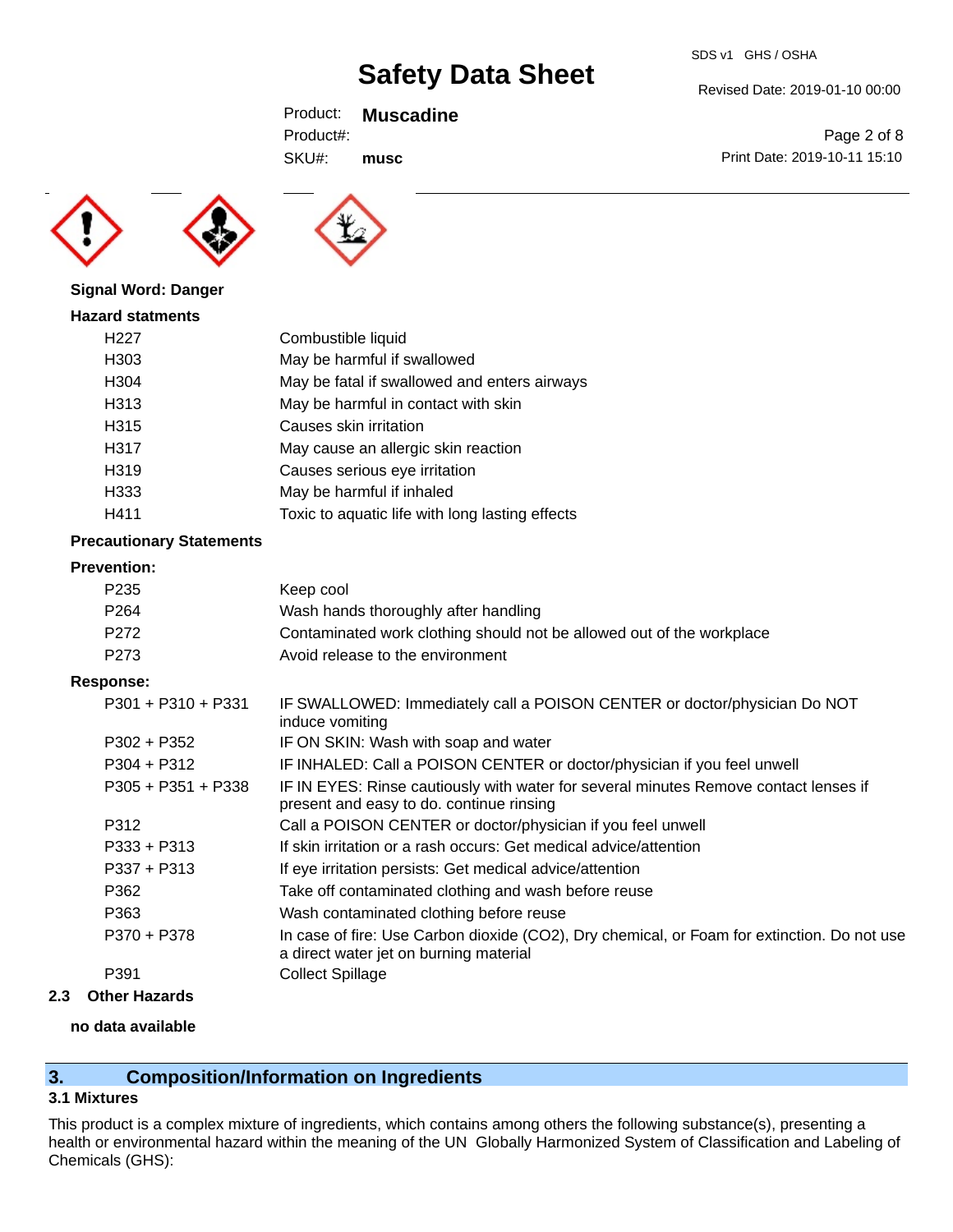Revised Date: 2019-01-10 00:00

Product: **Muscadine**

Product#:

SKU#: **musc**

| Page 3 of 8                  |  |
|------------------------------|--|
| Print Date: 2019-10-11 15:10 |  |

| CAS#<br>Ingredient                                       | EC#                                            | Conc.<br>Range | <b>GHS Classification</b>          |  |  |
|----------------------------------------------------------|------------------------------------------------|----------------|------------------------------------|--|--|
|                                                          | <b>8050-15-5</b> 232-476-2 40 - 50 %           |                | H402; H412                         |  |  |
|                                                          | Methyl ester of rosin (partially hydrogenated) |                |                                    |  |  |
| $134 - 20 - 3$                                           | 205-132-4                                      | 10 - 20 %      | H303; H316; H319; H402             |  |  |
| Methyl anthranilate                                      |                                                |                |                                    |  |  |
| <b>120-51-4</b> 204-402-9                                |                                                | 10 - 20 %      | H302; H313; H400; H411             |  |  |
| <b>Benzyl Benzoate</b>                                   |                                                |                |                                    |  |  |
|                                                          | <b>5989-27-5</b> 227-813-5 5 - 10 %            |                | H226; H304; H315; H317; H400; H410 |  |  |
| Limonene                                                 |                                                |                |                                    |  |  |
|                                                          | $140-11-4$ 205-399-7 2 - 5 %                   |                | H303; H401; H412                   |  |  |
| Benzyl acetate                                           |                                                |                |                                    |  |  |
| <b>105-54-4</b> 203-306-4                                |                                                | $2 - 5\%$      | H226; H401                         |  |  |
|                                                          | Ethyl butyrate                                 |                |                                    |  |  |
| 151-05-3                                                 | 205-781-3 2 - 5 %                              |                | H303; H402                         |  |  |
| 1,1-Dimethyl-2-phenylethyl acetate                       |                                                |                |                                    |  |  |
| <b>706-14-9</b> 211-892-8                                |                                                | $1 - 2%$       | H316                               |  |  |
| gamma-Decalactone                                        |                                                |                |                                    |  |  |
|                                                          | <b>141-97-9</b> 205-516-1                      | $1 - 2%$       | H <sub>227</sub>                   |  |  |
|                                                          | Ethyl acetoacetate                             |                |                                    |  |  |
|                                                          | <b>77-83-8</b> 201-061-8 1 - 2 %               |                | H317; H401; H411                   |  |  |
| Ethyl Methylphenylglycidate                              |                                                |                |                                    |  |  |
| 7493-74-5                                                | 231-335-2 1 - 2 %                              |                | H302; H312; H315; H317; H319       |  |  |
| Allyl phenoxyacetate                                     |                                                |                |                                    |  |  |
| See Section 16 for full text of GHS classification codes |                                                |                |                                    |  |  |

See Section 16 for full text of GHS classification codes which where not shown in section 2

Total Hydrocarbon Content (% w/w) = 10.19

| <b>First Aid Measures</b><br>$\boldsymbol{A}$                   |                                                                                                               |  |
|-----------------------------------------------------------------|---------------------------------------------------------------------------------------------------------------|--|
| <b>Description of first aid measures</b><br>4.1                 |                                                                                                               |  |
| Inhalation:                                                     | Remove from exposure site to fresh air and keep at rest.<br>Obtain medical advice.                            |  |
| Eye Exposure:                                                   | Flush immediately with water for at least 15 minutes.<br>Contact physician if symptoms persist.               |  |
| <b>Skin Exposure:</b>                                           | Remove contaminated clothes. Wash thoroughly with water (and soap).<br>Contact physician if symptoms persist. |  |
| Ingestion:                                                      | Rinse mouth with water and obtain medical advice.                                                             |  |
| 4.2 Most important symptoms and effects, both acute and delayed |                                                                                                               |  |
| Symptoms:                                                       | no data available                                                                                             |  |
| Risks:                                                          | Refer to Section 2.2 "Hazard Statements"                                                                      |  |

**4.3 Indication of any immediate medical attention and special treatment needed**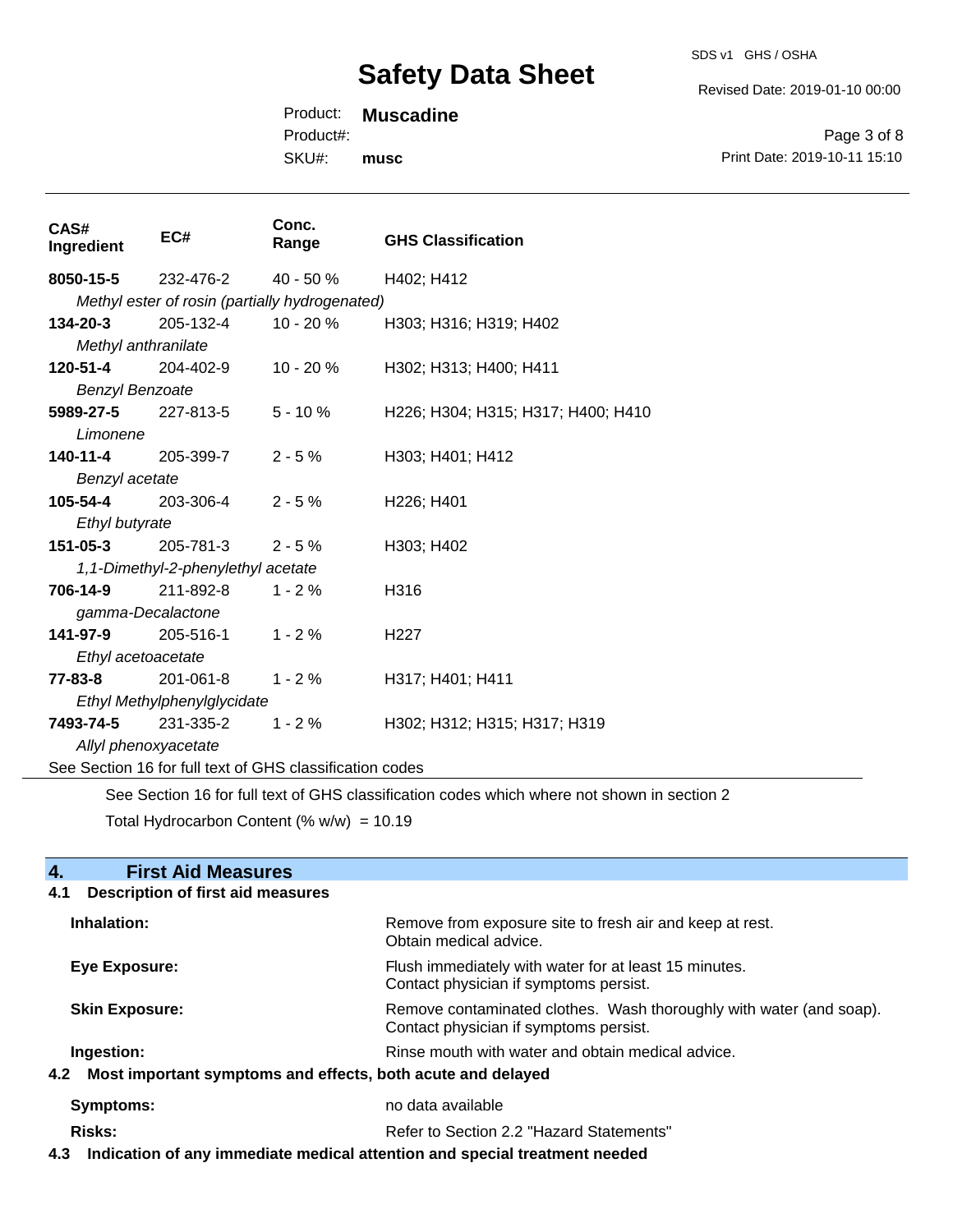SDS v1 GHS / OSHA

Revised Date: 2019-01-10 00:00

Product: **Muscadine**

SKU#: Product#: **musc**

Page 4 of 8 Print Date: 2019-10-11 15:10

| Treatment: |                                                                     | Refer to Section 2.2 "Response"                                                                                   |  |
|------------|---------------------------------------------------------------------|-------------------------------------------------------------------------------------------------------------------|--|
|            |                                                                     |                                                                                                                   |  |
| 5.         | <b>Fire-Fighting measures</b>                                       |                                                                                                                   |  |
| 5.1        | <b>Extinguishing media</b>                                          |                                                                                                                   |  |
|            | Suitable:                                                           | Carbon dioxide (CO2), Dry chemical, Foam                                                                          |  |
|            | Unsuitable                                                          | Do not use a direct water jet on burning material                                                                 |  |
|            | Special hazards arising from the substance or mixture<br>5.2        |                                                                                                                   |  |
|            | During fire fighting:                                               | Water may be ineffective                                                                                          |  |
| 5.3        | <b>Advice for firefighters</b>                                      |                                                                                                                   |  |
|            | <b>Further information:</b>                                         | Standard procedure for chemical fires                                                                             |  |
| 6.         | <b>Accidental Release Measures</b>                                  |                                                                                                                   |  |
| 6.1        | Personal precautions, protective equipment and emergency procedures |                                                                                                                   |  |
|            | major spill.                                                        | Avoid inhalation and contact with skin and eyes. A self-contained breathing apparatus is recommended in case of a |  |

#### **6.2 Environmental precautions**

Keep away from drains, soil, and surface and groundwater.

### **6.3 Methods and materials for containment and cleaning up**

Clean up spillage promptly. Remove ignition sources. Provide adequate ventilation. Avoid excessive inhalation of vapors. Gross spillages should be contained by use of sand or inert powder and disposed of according to the local regulations.

#### **6.4 Reference to other sections**

Not Applicable

## **7. Handling and Storage**

### **7.1 Precautions for safe handling**

Apply according to good manufacturing and industrial hygiene practices with proper ventilation. Do not drink, eat or smoke while handling. Respect good personal hygiene.

#### **7.2 Conditions for safe storage, including any incompatibilities**

Store in a cool, dry and ventilated area away from heat sources and protected from light in tightly closed original container. Avoid uncoated metal container. Keep air contact to a minimum.

## **7.3 Specific end uses**

No information available

## **8. Exposure Controls/Personal Protection**

#### **8.1 Control parameters**

**Exposure Limits: Component** ACGIH

**140-11-4** *Benzyl acetate* 10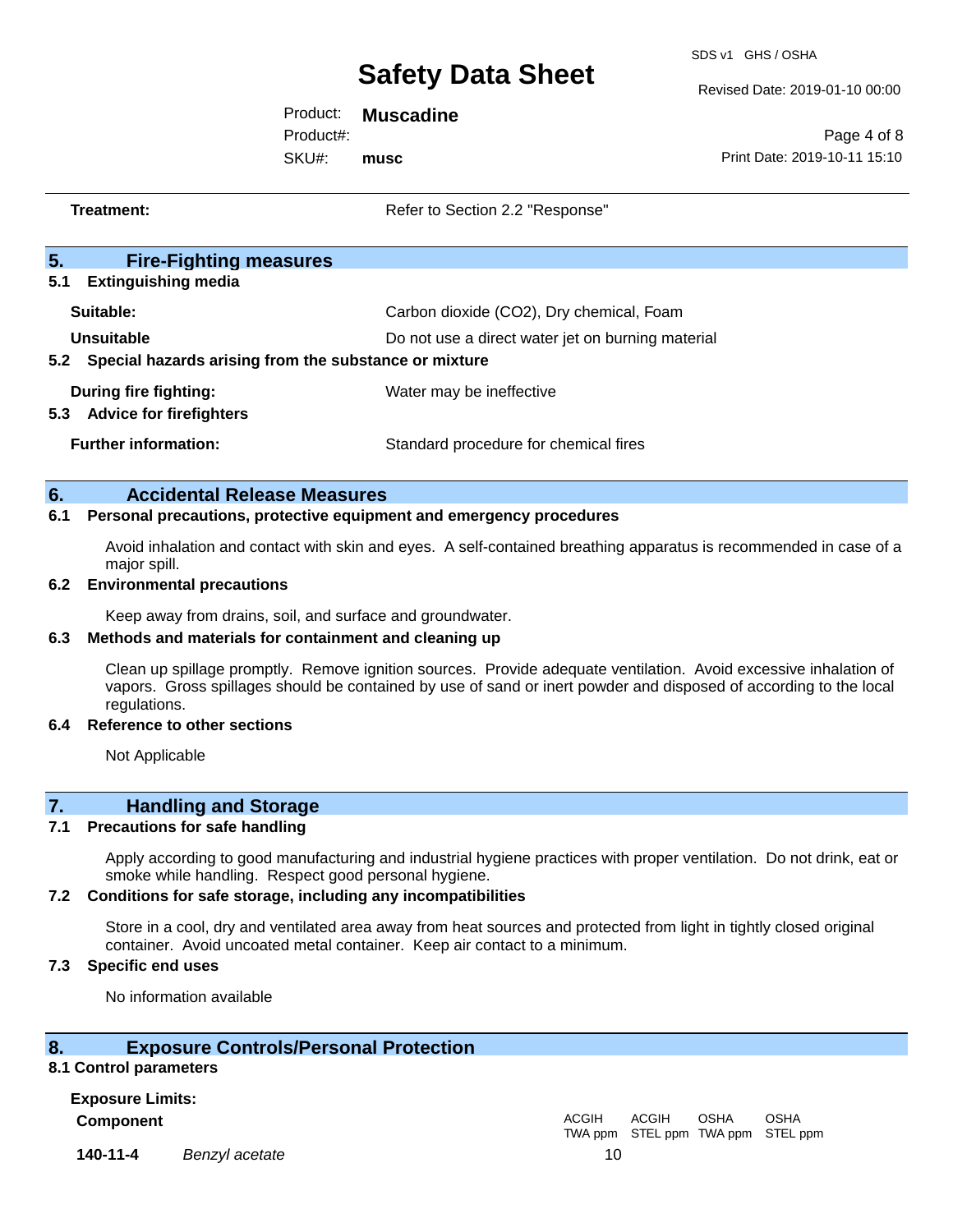SDS v1 GHS / OSHA

Revised Date: 2019-01-10 00:00

|           | Product: Muscadine |                              |
|-----------|--------------------|------------------------------|
| Product#: |                    | Page 5 of 8                  |
| SKU#:     | musc               | Print Date: 2019-10-11 15:10 |

| <b>Engineering Controls:</b><br>8.2 Exposure controls - Personal protective equipment | Use local exhaust as needed.                                                                                                             |
|---------------------------------------------------------------------------------------|------------------------------------------------------------------------------------------------------------------------------------------|
| Eye protection:                                                                       | Tightly sealed goggles, face shield, or safety glasses with brow guards and side shields, etc.<br>as may be appropriate for the exposure |
| <b>Respiratory protection:</b>                                                        | Avoid excessive inhalation of concentrated vapors. Apply local ventilation where appropriate.                                            |
| <b>Skin protection:</b>                                                               | Avoid Skin contact. Use chemically resistant gloves as needed.                                                                           |

## **9. Physical and Chemical Properties**

#### **9.1 Information on basic physical and chemical properties**

| <b>Appearance:</b>           | Liquid                                     |
|------------------------------|--------------------------------------------|
| Odor:                        | Conforms to Standard                       |
| Color:                       | Yellow/Golden Yellow to Pale Orange (G7-9) |
| <b>Viscosity:</b>            | Liquid                                     |
| <b>Freezing Point:</b>       | Not determined                             |
| <b>Boiling Point:</b>        | Not determined                             |
| <b>Melting Point:</b>        | Not determined                             |
| <b>Flashpoint (CCCFP):</b>   | 154 F (67.78 C)                            |
| <b>Auto flammability:</b>    | Not determined                             |
| <b>Explosive Properties:</b> | None Expected                              |
| <b>Oxidizing properties:</b> | None Expected                              |
| Vapor Pressure (mmHg@20 C):  | 0.5238                                     |
| %VOC:                        | 0.52                                       |
| Specific Gravity @ 25 C:     | 1.0330                                     |
| Density @ 25 C:              | 1.0300                                     |
| Refractive Index @ 20 C:     | 1.5190                                     |
| Soluble in:                  | Oil                                        |

## **10. Stability and Reactivity**

| <b>10.1 Reactivity</b>                  | None                                               |
|-----------------------------------------|----------------------------------------------------|
| <b>10.2 Chemical stability</b>          | Stable                                             |
| 10.3 Possibility of hazardous reactions | None known                                         |
| <b>10.4 Conditions to avoid</b>         | None known                                         |
| 10.5 Incompatible materials             | Strong oxidizing agents, strong acids, and alkalis |
| 10.6 Hazardous decomposition products   | None known                                         |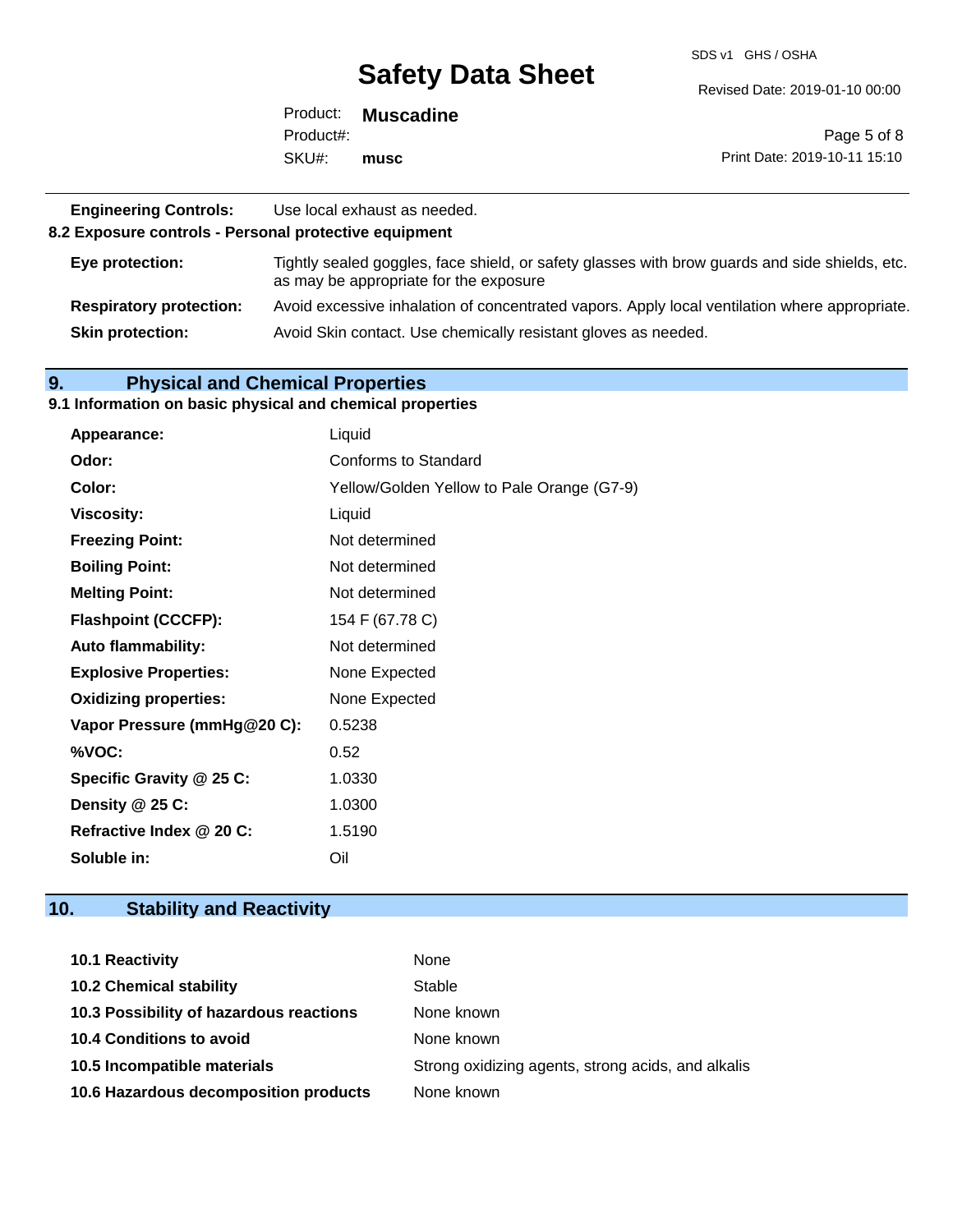SDS v1 GHS / OSHA

Revised Date: 2019-01-10 00:00

Product: **Muscadine** SKU#: Product#: **musc**

Page 6 of 8 Print Date: 2019-10-11 15:10

### **11.1 Toxicological Effects**

Acute Toxicity Estimates (ATEs) based on the individual Ingredient Toxicity Data utilizing the "Additivity Formula"

| Acute toxicity - Oral - (Rat) mg/kg                | (LD50: 3002.5602) May be harmful if swallowed            |
|----------------------------------------------------|----------------------------------------------------------|
| Acute toxicity - Dermal - (Rabbit) mg/kg           | (LD50: 3863.7596) May be harmful in contact with skin    |
| Acute toxicity - Inhalation - (Rat) mg/L/4hr       | (LD50: 24.1785) May be harmful if inhaled                |
| Skin corrosion / irritation                        | May be harmful if inhaled                                |
| Serious eye damage / irritation                    | Causes serious eye irritation                            |
| <b>Respiratory sensitization</b>                   | Not classified - the classification criteria are not met |
| <b>Skin sensitization</b>                          | May cause an allergic skin reaction                      |
| <b>Germ cell mutagenicity</b>                      | Not classified - the classification criteria are not met |
| Carcinogenicity                                    | Not classified - the classification criteria are not met |
| <b>Reproductive toxicity</b>                       | Not classified - the classification criteria are not met |
| Specific target organ toxicity - single exposure   | Not classified - the classification criteria are not met |
| Specific target organ toxicity - repeated exposure | Not classified - the classification criteria are not met |
| <b>Aspiration hazard</b>                           | May be fatal if swallowed and enters airways             |

## **12. Ecological Information**

| <b>12.1 Toxicity</b>               |                                                          |
|------------------------------------|----------------------------------------------------------|
| <b>Acute acquatic toxicity</b>     | Not classified - the classification criteria are not met |
| <b>Chronic acquatic toxicity</b>   | Toxic to aquatic life with long lasting effects          |
| <b>Toxicity Data on soil</b>       | no data available                                        |
| <b>Toxicity on other organisms</b> | no data available                                        |
|                                    |                                                          |
| 12.2 Persistence and degradability | no data available                                        |
| 12.3 Bioaccumulative potential     | no data available                                        |
| 12.4 Mobility in soil              | no data available                                        |
| 12.5 Other adverse effects         | no data available                                        |

## **13. Disposal Conditions**

### **13.1 Waste treatment methods**

Do not allow product to reach sewage systems. Dispose of in accordance with all local and national regulations. Send to a licensed waste management company.The product should not be allowed to enter drains, water courses or the soil. Do not contaminate ponds, waterways or ditches with chemical or used container.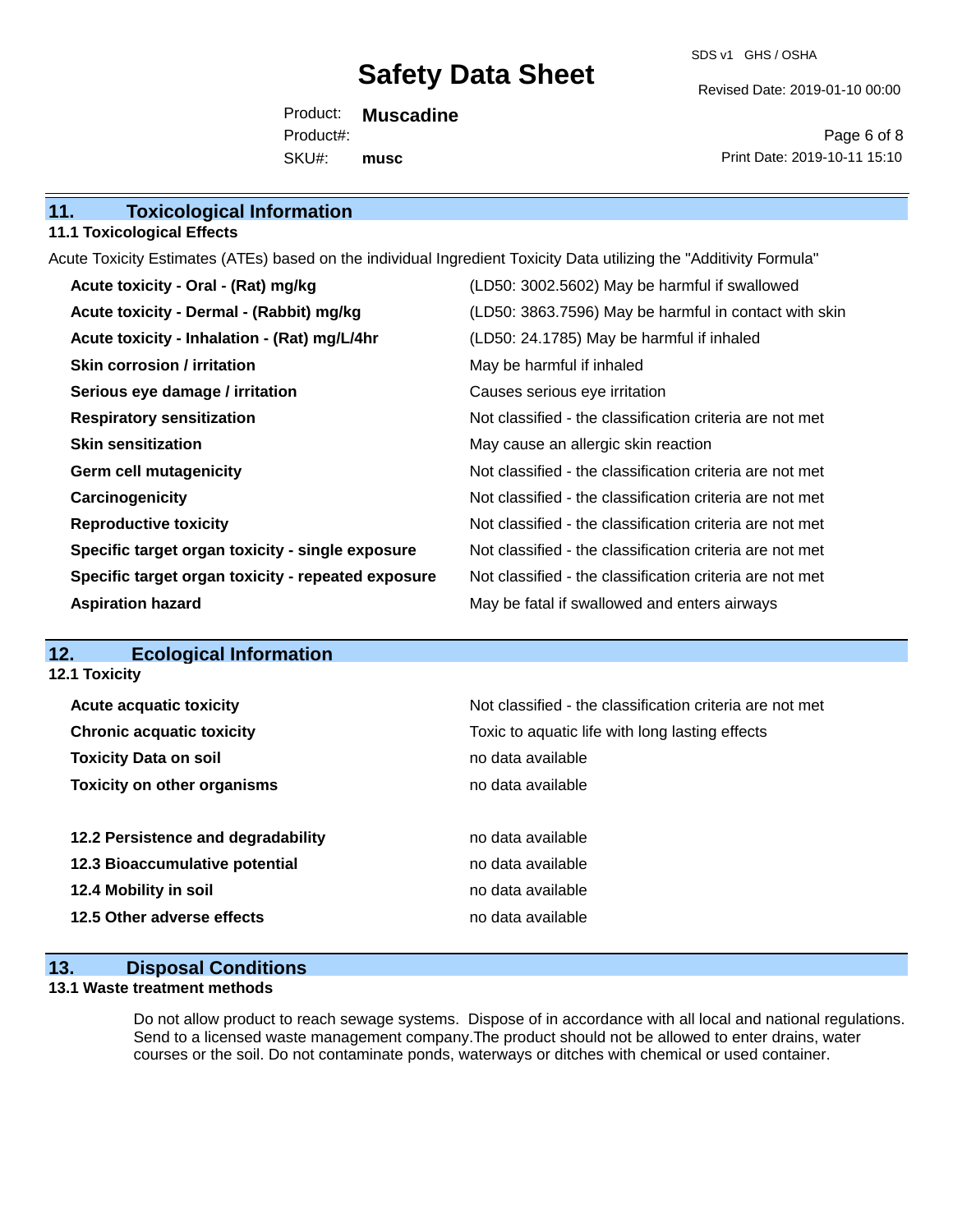SDS v1 GHS / OSHA

Revised Date: 2019-01-10 00:00

Product: **Muscadine** SKU#: Product#: **musc**

Page 7 of 8 Print Date: 2019-10-11 15:10

## **14. Transport Information**

| <b>Marine Pollutant</b>                                       | Yes. Ingredient of greatest environmental impact:<br>5989-27-5 : (5 - 10 %) : Limonene |              |                                     |                 |               |
|---------------------------------------------------------------|----------------------------------------------------------------------------------------|--------------|-------------------------------------|-----------------|---------------|
| <b>Regulator</b>                                              |                                                                                        | <b>Class</b> | <b>Pack Group</b>                   | <b>Sub Risk</b> | UN-nr.        |
| U.S. DOT (Non-Bulk)                                           |                                                                                        |              | Not Regulated - Not Dangerous Goods |                 |               |
| <b>Chemicals NOI</b>                                          |                                                                                        |              |                                     |                 |               |
| <b>ADR/RID (International Road/Rail)</b>                      |                                                                                        |              |                                     |                 |               |
| <b>Environmentally Hazardous</b><br>Substance, Liquid, n.o.s. |                                                                                        | 9            | Ш                                   |                 | <b>UN3082</b> |
| <b>IATA (Air Cargo)</b>                                       |                                                                                        |              |                                     |                 |               |
| <b>Environmentally Hazardous</b><br>Substance, Liquid, n.o.s. |                                                                                        | 9            | Ш                                   |                 | <b>UN3082</b> |
| <b>IMDG (Sea)</b>                                             |                                                                                        |              |                                     |                 |               |
| <b>Environmentally Hazardous</b><br>Substance, Liquid, n.o.s. |                                                                                        | 9            | Ш                                   |                 | UN3082        |

| <b>Regulatory Information</b><br>15.                                 |                                                              |
|----------------------------------------------------------------------|--------------------------------------------------------------|
| <b>U.S. Federal Regulations</b>                                      |                                                              |
| <b>TSCA (Toxic Substance Control Act)</b>                            | All components of the substance/mixture are listed or exempt |
| 40 CFR(EPCRA, SARA, CERCLA and CAA)<br><b>U.S. State Regulations</b> | This product contains NO components of concern.              |
| <b>California Proposition 65 Warning</b>                             | This product contains the following components:              |
| 123-35-3(NF 204-622-5 0.1 - 1.0 %                                    | beta-Myrcene (Natural Source)                                |
| <b>Canadian Regulations</b>                                          |                                                              |
| <b>DSL</b>                                                           | 100.00% of the components are listed or exempt.              |

## **16. Other Information**

## **GHS H-Statements referred to under section 3 and not listed in section 2**

| H226 : Flammable liquid and vapour                       | H302 : Harmful if swallowed                                    |
|----------------------------------------------------------|----------------------------------------------------------------|
| H312 : Harmful in contact with skin                      | H316 : Causes mild skin irritation                             |
| H400 : Very Toxic to aquatic life                        | H401 : Toxic to aquatic life                                   |
| H402 : Harmful to aquatic life                           | H410 : Very toxic to aquatic life with long lasting<br>effects |
| H412 : Harmful to aquatic life with long lasting effects |                                                                |
| <b>Total Fractional Values</b>                           |                                                                |
| (TFV) Risk                                               | (TFV) Risk                                                     |
| (206.80) Acute Toxicity Inhalation, Category 5           | (48.11) Aquatic Chronic Toxicity, Category 3                   |
| (9.97) Sensitization, Skin, Category 1B                  | (4.63) Aquatic Chronic Toxicity, Category 2                    |
| (3.02) Skin Corrosion/Irritation, Category 3             | (2.82) Aquatic Chronic Toxicity, Category 4                    |
| (2.27) Eye Damage/Eye Irritation, Category 2A            | (1.67) Acute Toxicity Oral, Category 5                         |
| (1.29) Acute Toxicity Dermal, Category 5                 | (1.17) Skin Corrosion/Irritation, Category 2                   |
|                                                          |                                                                |